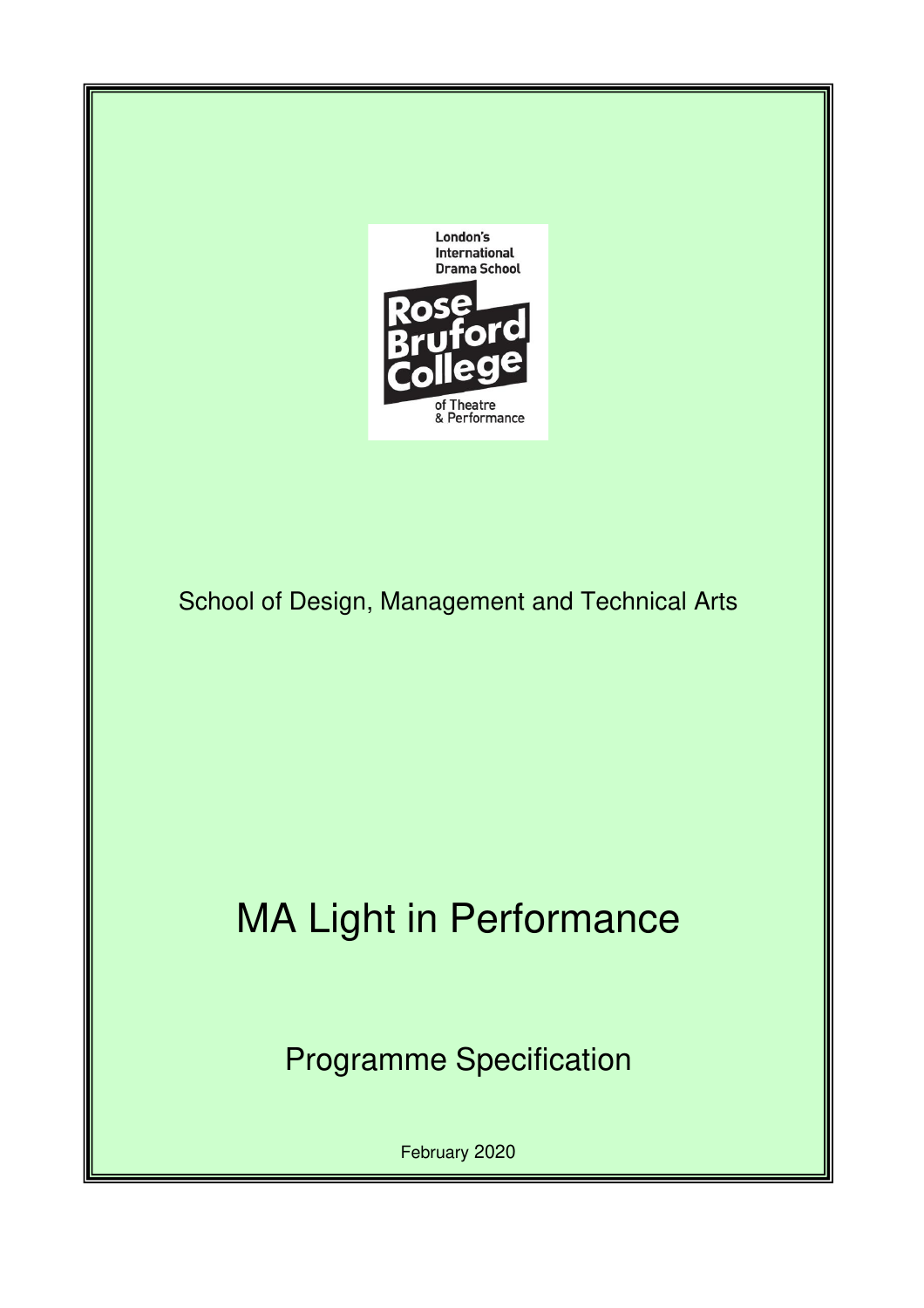# **Programme Specification**

The following information for students, adapted from QAA guidance to students in understanding programmes, prefaces all Rose Bruford College programme specifications.

Programme specifications focus on single programmes of study (or courses), and outline the intended knowledge, understanding, skills and attributes of a student completing that course. A programme specification also gives details of teaching and assessment methods as well as linking the course to the framework for Higher Education qualifications and any subsequent professional qualification and career path.

Programme specifications form one part of a set of different types of documents about a programme and its components, which include prospectus, programme handbook, module specifications and information on websites. The Programme Specification is published on the *College's* website.

There may be concern that 'specifying' what a student will have learnt at the end of the course or programme might inhibit innovation within that course. For this reason it is important not to see programme specifications as 'tick lists'. They offer broad indications of the types of things students might be expected to learn and the types of skills and abilities they might be expected to gain.

The College norm is to address the student directly and in all programme and module specifications, the second person is used.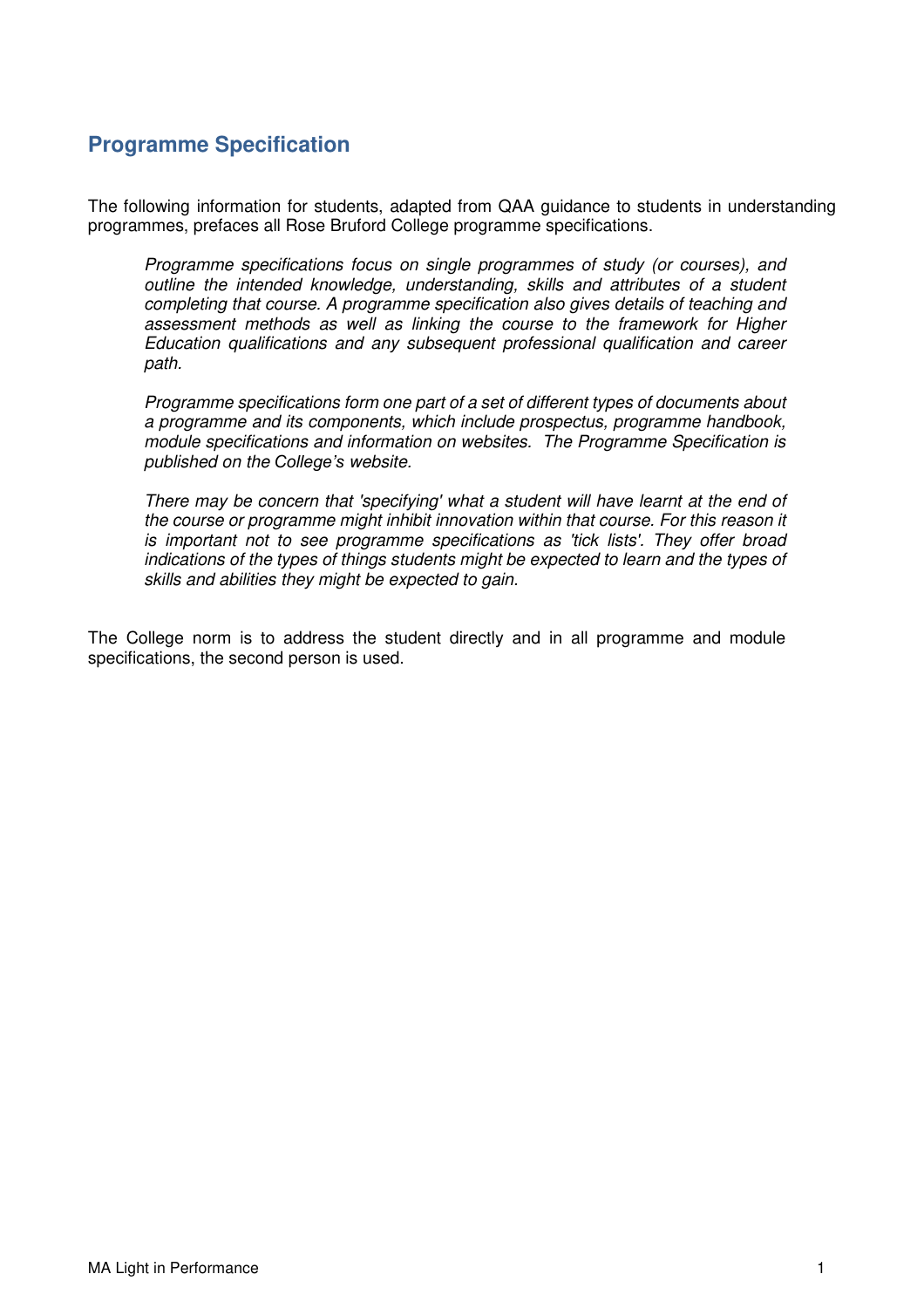| <b>Award</b> | <b>Programme Title</b> | <b>Duration</b> | Mode of study |
|--------------|------------------------|-----------------|---------------|
| MA           | Light in Performance   | 13 months       | ᄗ             |

| <b>Institution</b>                  | Rose Bruford College                             |
|-------------------------------------|--------------------------------------------------|
| <b>School</b>                       | School of DMTA                                   |
| <b>Awarding Institution</b>         | Rose Bruford College                             |
| <b>External Examiner</b>            | Prof Anna Furse, Goldsmiths University of London |
| <b>Programme Accreditation</b>      | N/A                                              |
| <b>Relevant QAA</b><br>benchmark(s) | N/A                                              |

# **2. Aims of the Programme**

The nature and presentation of live performance is undergoing fundamental change. Performance is now made everywhere, by small and dynamic groups of artists often working across disciplines and specialisms. Changes in technology have allowed for often sophisticated lighting to be part of any aspect of performance making. Light and visual communication is omnipresent, in our physical and digital environments. The MA Light in Performance aims to offer students opportunities to explore the richness of this field through a taught masters programme.

The programme is built on a belief that light can be a primary element within performance, not simply providing a supporting or secondary function. The artistic practice of working with light should be interdisciplinary in nature, engaging with a complex and rich field of ideas and values in a range of social, cultural and creative contexts. The programme offers you the opportunity to develop a practice of working with light as a principal agent for communication and expression, within a collaborative creative environment.

The programme is delivered in partnership with professional lighting designers whose work is at the leading edge of the field, and whose approach to lighting design as an arts practice is rich, complex and profound. These designers have in common a distinct and process-focused approach to their work, which is framed by their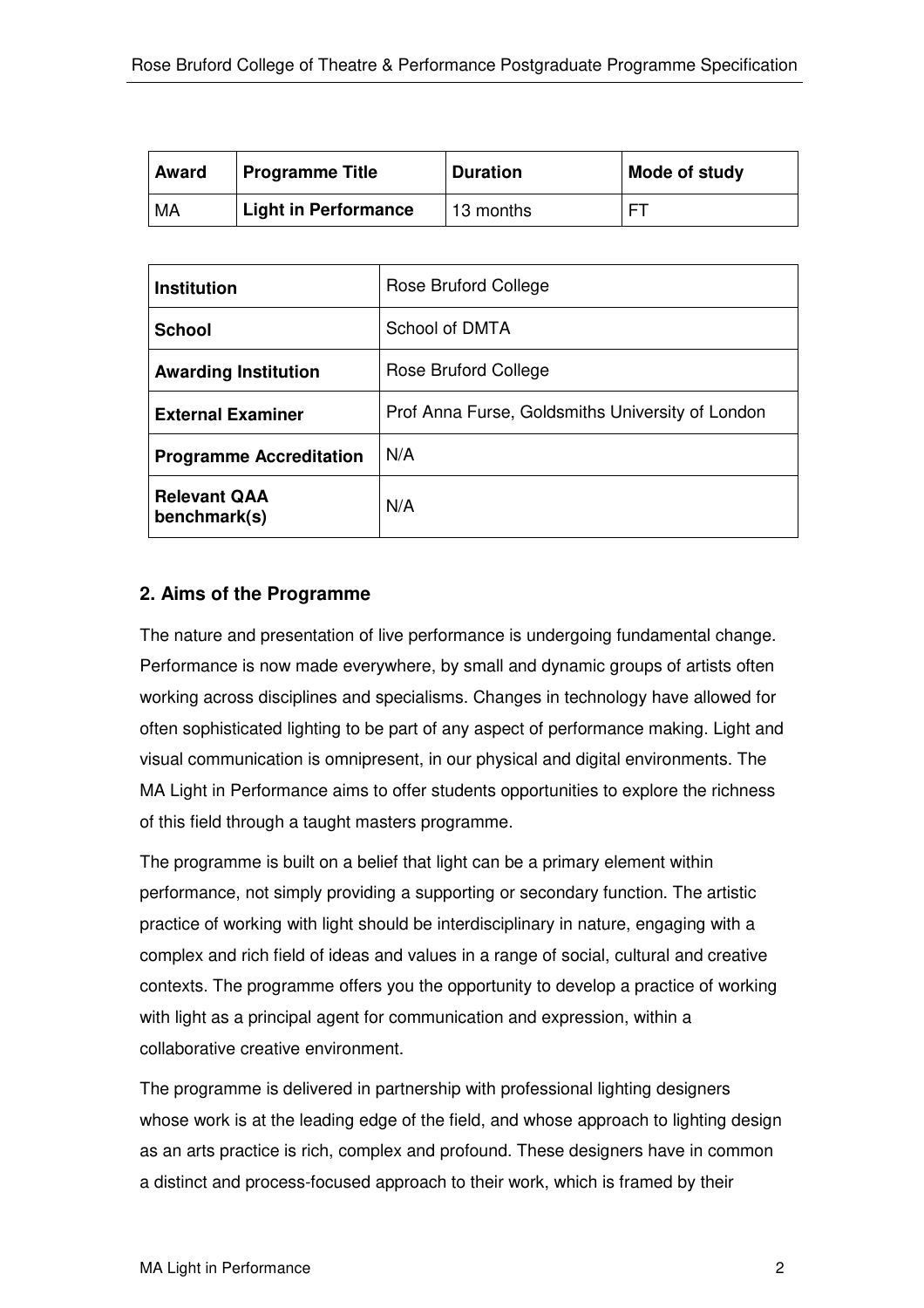strong belief in the importance and value of interdisciplinary practice. As such their approach mirrors closely the ethos and pedagogy of the programme.

Working through small groups of practitioners and students, the programme aims to nurture and embed interdisciplinary working as a key aspect of the design of lighting, so light can become an integral aspect of a performance. You may join the programme with pre-existing experience in lighting, or as a performance maker with a developing interest in light as a tool for creating and shaping performance. You may not have an academic background but you will have considerable practical experience.

Research is at the heart of the programme, and you will carefully explore the creation of visual works through a range of research-led, process-driven working methods. Practical work is in constant dialogue with this research-led approach; workshops and seminars allow you apply and test ideas in a laboratory setting, using light as the leading element. Working through a range of different processes and with practitioners from diverse disciplines, you will investigate and activate narratives, spatial forms, political, historical, cultural and social contexts to generate work that is original, individual, meaningful and socially responsible.

On graduation, you will be able to work in a wide variety of performance and lighting related roles, depending on your own specialisms and interests. These might include: working as an independent lighting designer or artist in your chosen field, becoming a powerful and vocal member of a performance making ensemble, returning to your own practice with the confidence to use light boldly and meaningfully, or working as an associate or assistant lighting designer or senior technician, with a sophisticated ability to facilitate a visual design.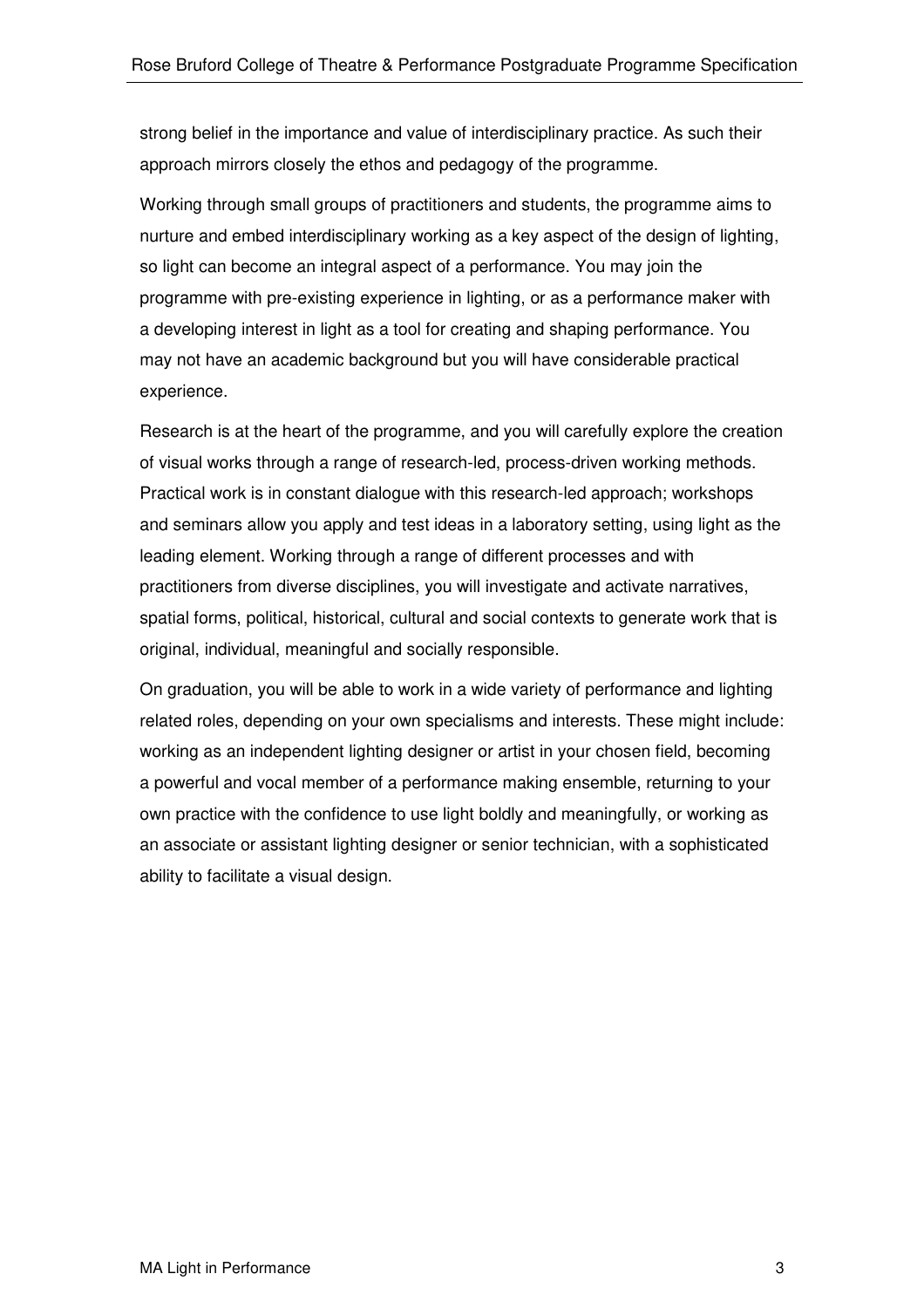## **3. Programme intended learning outcomes**

## **Your success on the MA Light in Performance will be assessed based on the extent to which you:**

- LO1 Independently utilise knowledge and apply a range of skills and methodologies to work effectively as a designer and performance-maker in diverse professional situations.
- LO2 Articulate and create practice that reflects, embodies and embraces complex aesthetic, social, political, and cultural values and perspectives.
- LO3 Demonstrate an effective and original practice of research, investigation, experimentation and critical evaluation that is integral to your work.
- LO4 Implement a range of skills and competencies which enable you to articulate, structure and present your ideas and practice to expert as well as nonspecialist audiences.
- LO5 Identify and develop an area of personal specialised design-related practice, showing initiative, self-direction and originality.
- LO6 Employ your skills and knowledge as a designer to be an effective agent for professional performance making, artistic enterprise, or social change.

## **4. Learning and teaching**

With a commitment to research-led, interdisciplinary learning and teaching, the programme is designed to develop working methods that encourage collaboration, creativity, responsibility for learning, critical reflection and self-evaluation. You are expected to play an active part in determining and shaping your independent learning individually as well as learning through being a member of an ensemble.

## **Learning**

Your learning is supported by: workshops, performances, online resources (including use of the College Virtual Learning Environment), library resources, student-led presentations, lectures, seminars, self-directed study, progress reviews, group and individual tutorials, feedback tutorials, discussions, ensemble work, exercises, research and enquiry, critical reflection and work based learning.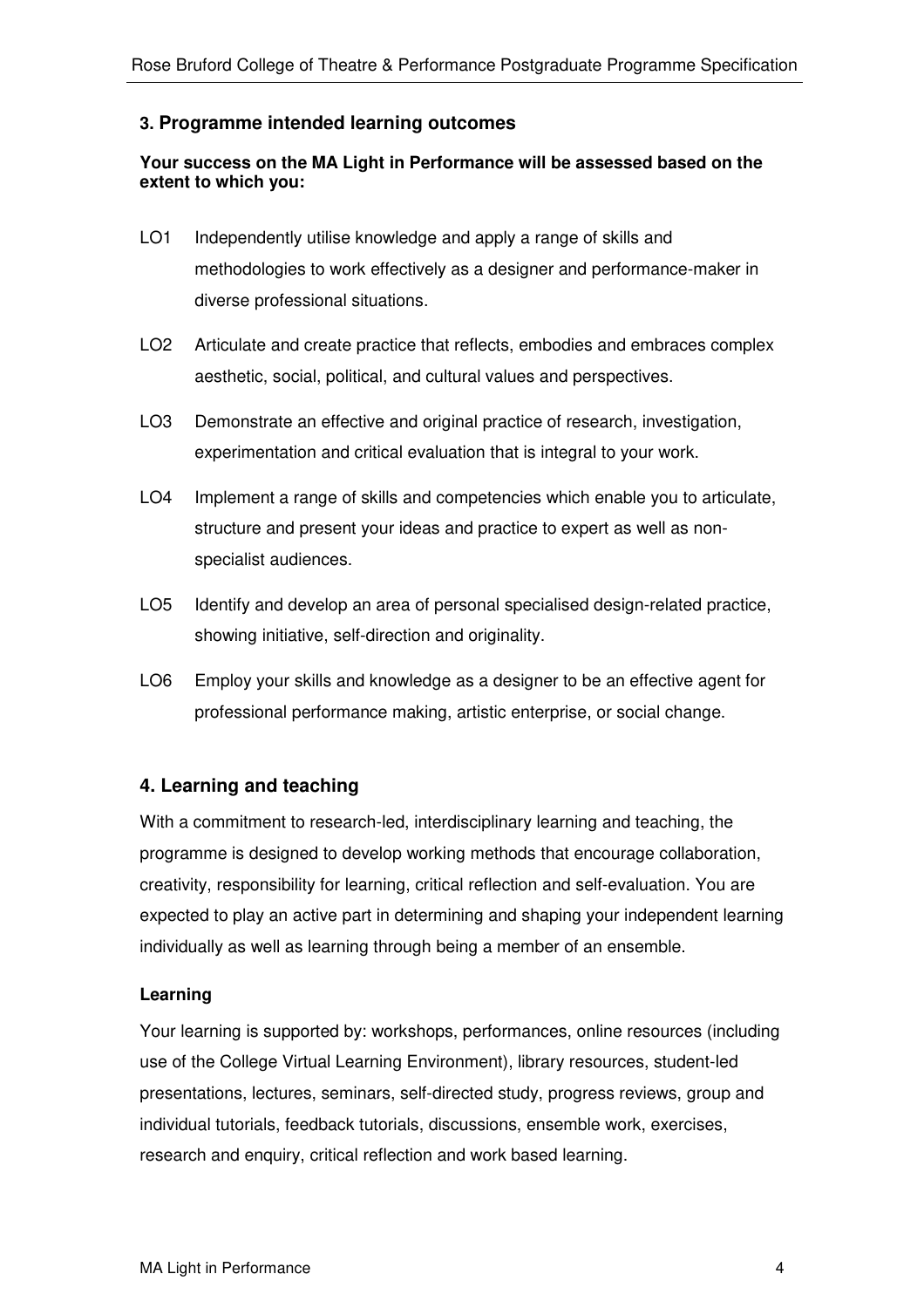#### **Teaching**

Classes, workshops and lectures will be conducted by senior academic and practitioner members of College staff and a range of external expert specialists in both academic and practice fields.

## **5. The structure of the programme**

MA Light in Performance comprises four overlapping modules (see the programme schedule below). Module MALIP701 provides all students on the programme with a shared foundation of ways of looking and working with light. You will examine the work of a range of practitioners and their approaches, develop methods of research and experimentation, and learn to work as an ensemble. You will start to ask a series of questions about light as an expressive material in performance, and begin to formulate the change or development you want to make to your current practice through your learning on the programme.

Module MALIP702 introduces the work of a series of professional lighting designers who share the ethos of the programme, setting up a dialogue between your continuing explorative learning in module 701 and the practical constraints and demands of a structured creative process and outcomes. Following an initial series of workshop intensives with professional lighting designers, you will start planning the placements and other industry engagement you will undertake in module MALP703. Module 702 concludes with a further series of workshop intensives.

Module 703 will extend and deepen your understanding of creative practice, giving you an insight into how expert lighting practitioners maintain a high level of artistic practice in the midst of real-world constraints and challenges. You will have the opportunity to choose from a range of placements in professional or academic environments. You will also begin to plan your final project for module MALP704, drawing on all your learning and experience from the programme up to this point.

Module 704 provides you with an opportunity to undertake an extended, research-led creative project working with or in response to light. You will develop your project informed by the ongoing enquiry into light in performance that has characterised your studies so far, and by your personal ambitions for the future of your practice.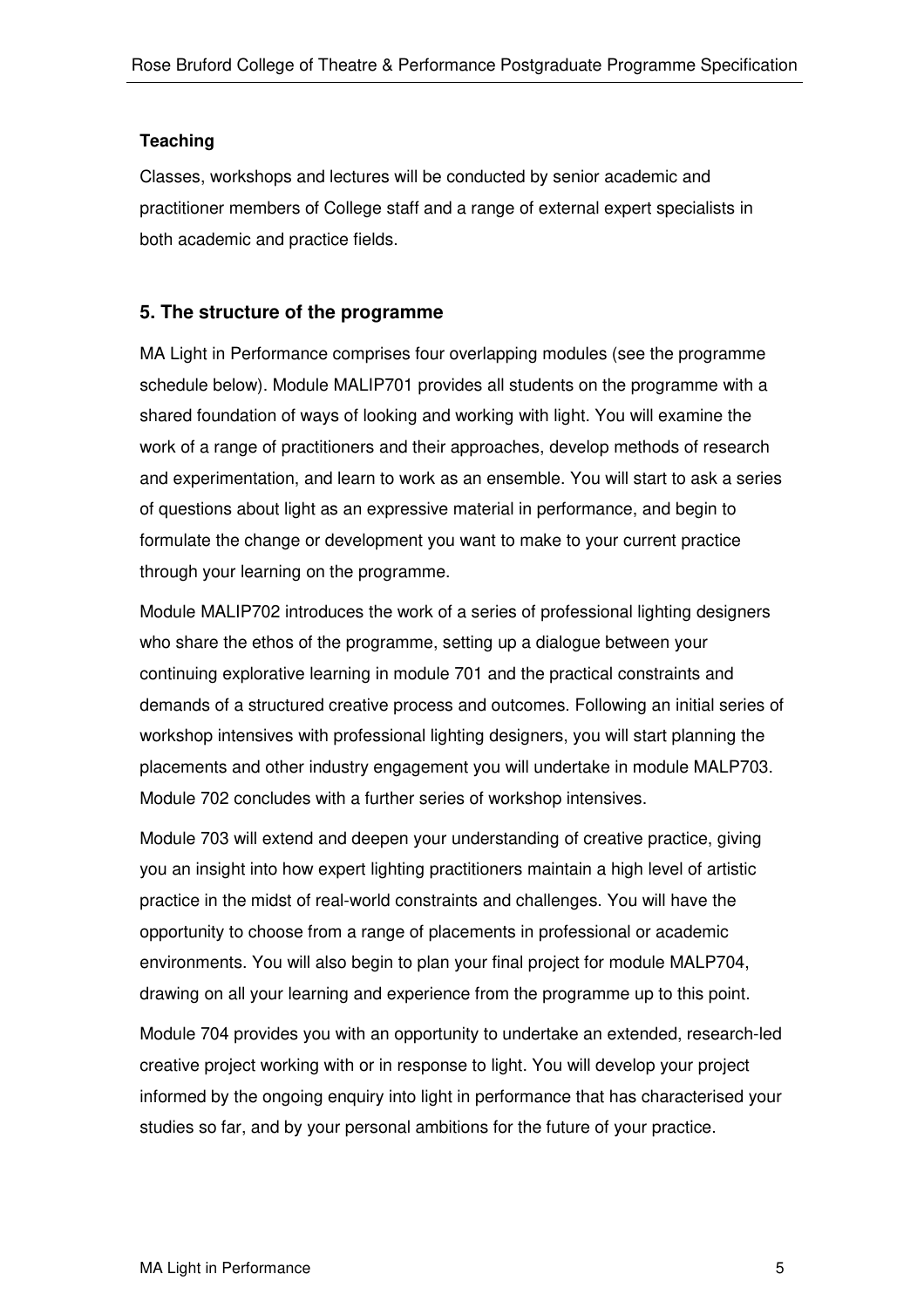| <b>Provisional</b><br>module code | <b>Module title</b>          | <b>Credits</b> | <b>ETCs</b> | <b>Study</b><br>hours |
|-----------------------------------|------------------------------|----------------|-------------|-----------------------|
| MALIP701                          | Ways of Looking              | 40             | 20          | 400                   |
| MALIP702                          | Ways of Lighting             | 40             | 20          | 400                   |
| MALIP703                          | Ways of Working              | 40             | 20          | 400                   |
| MALIP700                          | Independent Research Project | 60             | 30          | 600                   |
|                                   |                              | 180            | 90          | 1800                  |

Programme modules and credits:

Indicative programme schedule (the schedule may vary for operational reasons):

| Oct      | Nov | <b>Dec</b> | Jan | Feb | Mar | Apr | May | Jun      | Jul | Aug      | Sep | Oct |
|----------|-----|------------|-----|-----|-----|-----|-----|----------|-----|----------|-----|-----|
| MALIP701 |     |            |     |     |     |     |     |          |     |          |     |     |
| MALIP702 |     |            |     |     |     |     |     |          |     |          |     |     |
|          |     |            |     |     |     |     |     | MALIP703 |     |          |     |     |
|          |     |            |     |     |     |     |     |          |     | MALIP700 |     |     |

# **6. Student induction, support and development**

The College's experience in teaching postgraduate students has informed the support systems which have been instituted to assist you and other postgraduate students through your studies.

An induction event is arranged at the Sidcup campus at the beginning of the academic year at which you are introduced to the teaching team, to the campus, and to the librarian and programme administrator.

The Programme Director has responsibility for leading the programme and for your academic and professional development with the support of programme administration. You will be encouraged to discuss module-related issues with your tutor.

At the start of the academic year, you will be introduced to the Virtual Learning Environment (VLE) where you can find a course outline and module specifications and briefs. The module specifications detail the syllabus, teaching and learning arrangements, assessment requirements with clearly articulated assessment criteria.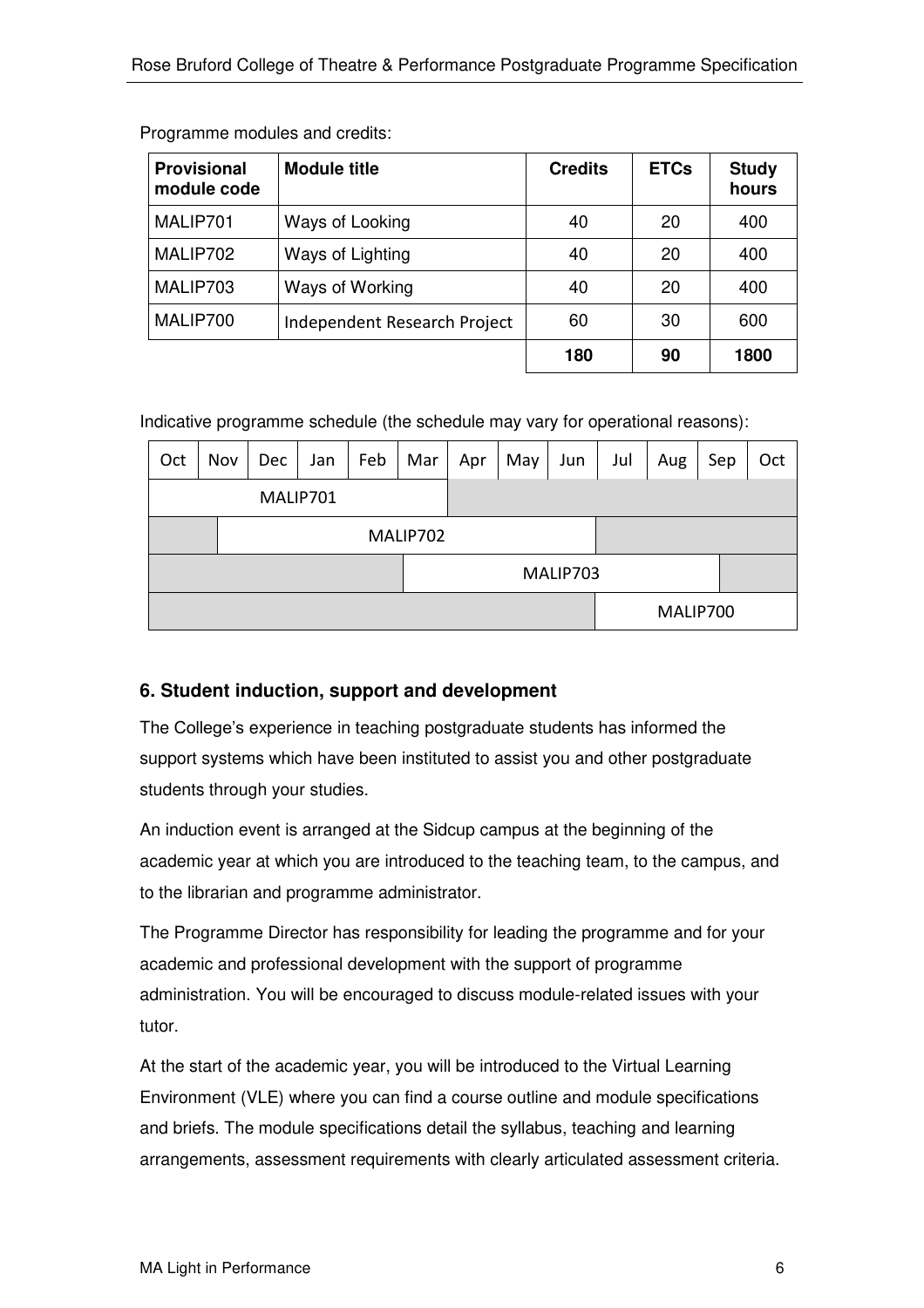Student representation from the programme will be sought in order to participate in a number of appropriate committees, ranging from Programme Committees to the School Board and various other College-wide panels and committees.

The services available within the College's Student Services include general, health and financial advice, accommodation options, counselling, study abroad programmes and a range of support for disabled students.

At the programme level:

- You receive a Student Handbook at Registration;
- Each module throughout the programme is introduced with a briefing by the programme director;
- Peer learning and mentoring are intrinsic to the programme's learning and teaching strategy;
- You will receive written feedback on all assessment tasks, and will be debriefed in a tutorial following the majority of practical projects, to encourage reflection on practice and to help you identify future learning goals.

At the College level:

- Welfare advice and counselling is available to all students.
- A Specialist Support and Equality Officer is available. (You are contacted at the admissions stage and invited to disclose any disabilities/medical conditions);
- Dyslexia and general study support is available;
- At key points during the programme, you will discuss your personal and professional development with a programme tutor, and plan future action;
- You will be introduced to the Learning Resources Centre at induction, and receive both targeted and ongoing research skills and information literacy instruction and support during the remainder of your programme;
- Ongoing academic support is available through the specialist Academic Support Team, and through online support materials;
- Placements operate within the College's Placement Policy, to ensure that you, placement hosts and tutors have a common understanding of the purpose of the placement and of your various responsibilities.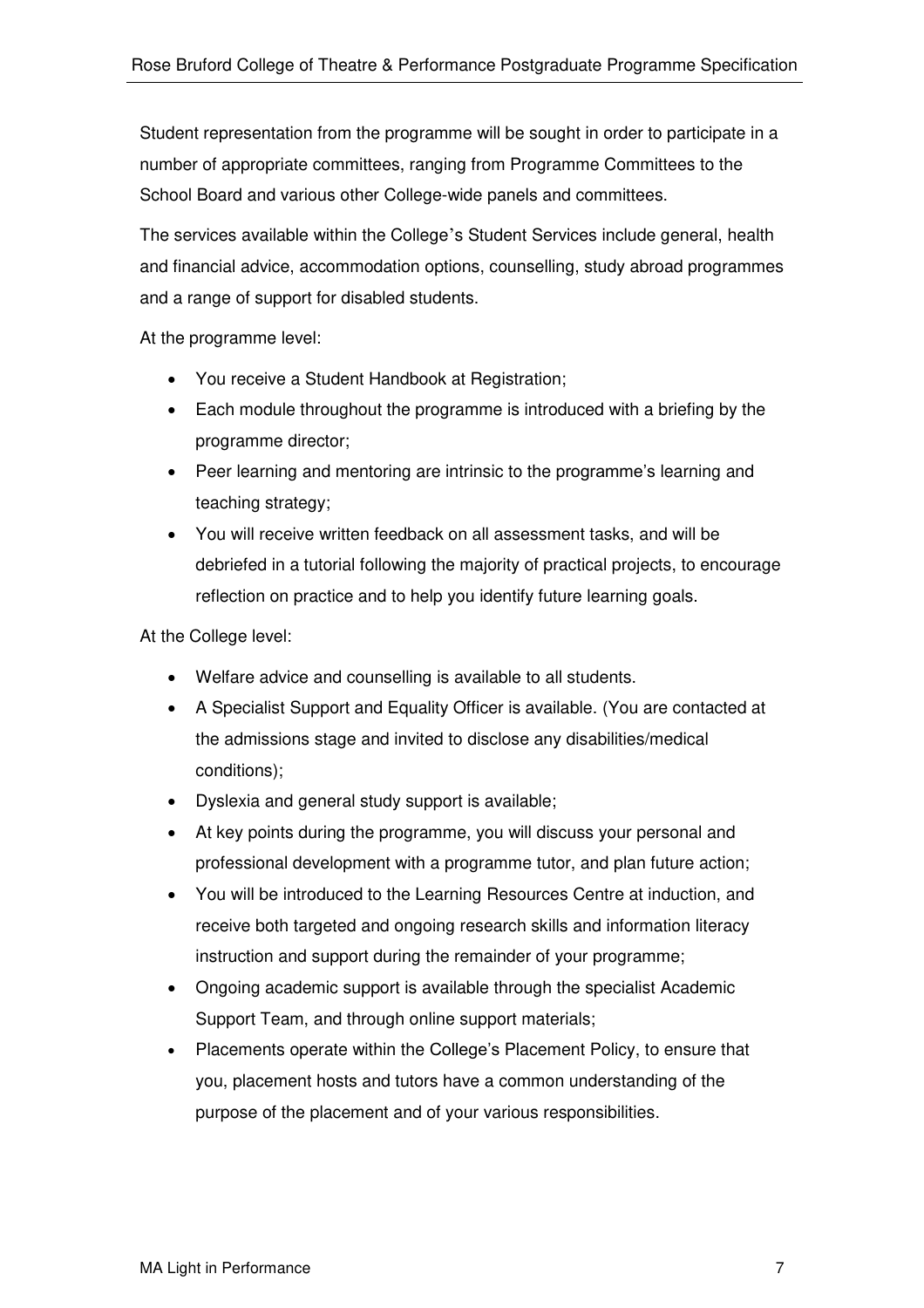## **7. Curriculum map of modules against programme intended learning outcomes**

| <b>Module Title and Code</b>          |   | <b>Programme learning</b><br>outcomes |   |   |   |   |  |  |  |
|---------------------------------------|---|---------------------------------------|---|---|---|---|--|--|--|
|                                       | 1 | $\mathbf{2}$                          | 3 | 4 | 5 | 6 |  |  |  |
| MALIP701 Ways of Looking              | X | X                                     | X | X | X |   |  |  |  |
| MALIP702 Ways of Lighting             |   | X                                     | X | X | X |   |  |  |  |
| MALIP703 Ways of Working              | X | X                                     | X | X |   | x |  |  |  |
| MALIP700 Independent Research Project | X | X                                     | x | X | X |   |  |  |  |

 $x =$  intended learning outcomes of the programme are assessed within this module.

## **8. Categorisation of programme intended learning outcomes**

| <b>Categorisation of Programme Intended</b><br><b>Learning Outcome</b> |   | <b>Programme learning</b><br>outcomes |   |   |   |   |  |  |  |
|------------------------------------------------------------------------|---|---------------------------------------|---|---|---|---|--|--|--|
|                                                                        |   | 2                                     | 3 | 4 | 5 | 6 |  |  |  |
| Practice                                                               | X | X                                     | X |   | X |   |  |  |  |
| Informed critical reflection                                           |   | x                                     |   | X |   |   |  |  |  |
| Transferable and personal qualities                                    |   |                                       | X | x | X |   |  |  |  |

# **9. Criteria for Admission**

## **9.1 Applications**

An applicant wishing to join a postgraduate taught degree programme at Rose Bruford College should satisfy or expect to meet the College's general requirements for entry outlined in our postgraduate degree regulations.

Applications for the **MA Light in Performance** are made directly to the College. As part of the application process, you will be required to make a statement (written or oral), outlining your interest in the subject area and the programme, and any previous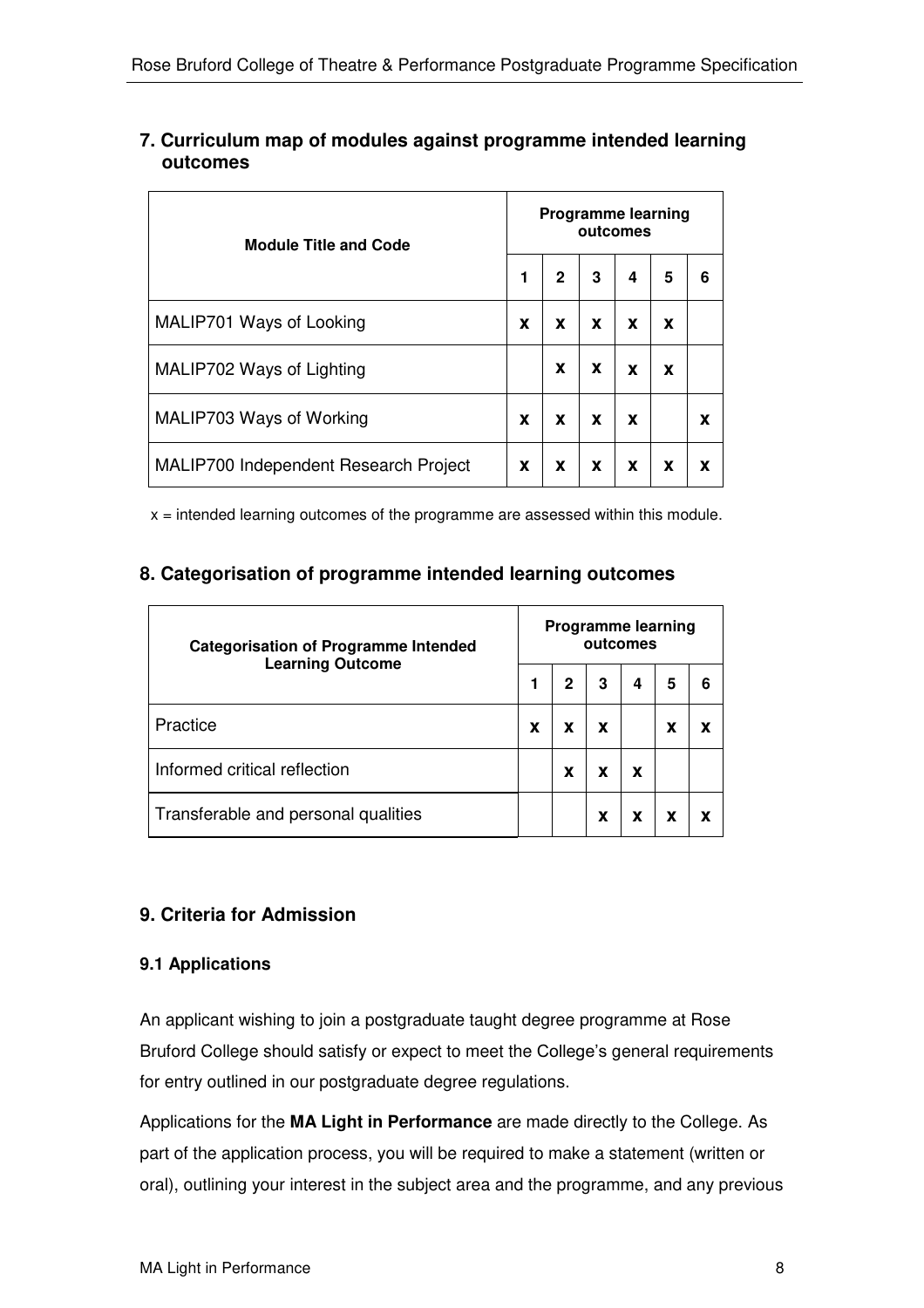relevant experience. In all cases, the selection panel will look for a deep and sustained knowledge of performance, and for self-motivation and criticism with an informed enthusiasm capable of sustaining you within the more rigorous and challenging conditions of the MA programme.

 You will normally be expected to hold a first-degree qualification (2.2 or above), hold an equivalent qualification or be able to demonstrate considerable professional or practical experience at a level commensurate with Masters' level study. The award should be in a discipline which underpins your proposed programme of study, or which can be shown to have provided appropriate practical or conceptual skills to contribute to the study.

## **9.2 Recognition of prior learning**

The College operates a policy for recognising prior learning (RPL) which may be certificated or experiential. Requests for recognition of prior learning must be accompanied by the appropriate documentary evidence outlined in the College's policy, which is available on application.

A maximum of 60 credits, excluding the MALP704 Final Project module, may be certified in this way. All applications for RPL are considered by an academic panel on their own merits and are not automatic.

#### **9.3 Selection**

Selection is by interview and/or a practical workshop, which is intended to ascertain whether the applicant will benefit from the programme and whether the demands of the programme are likely to be fulfilled by the applicant. The interview panel consists of programme tutors and may include professional mentors.

## **9.3 Additional requirements for non-UK/EU applicants**

All teaching and examination is carried out in English and consequently competence in written and spoken English is a requirement. Non-EU/UK applicants are required to hold an IELTS<sup>1</sup> with an overall minimum score of 6.5 with a minimum of 6.0 in each component.

 $\overline{a}$ 

<sup>&</sup>lt;sup>1</sup> IELTS (International English Language Testing System) is now the only Secure English language Test (SELT) recognised by UK Visas and Immigration for student requiring a Tier 4 visa.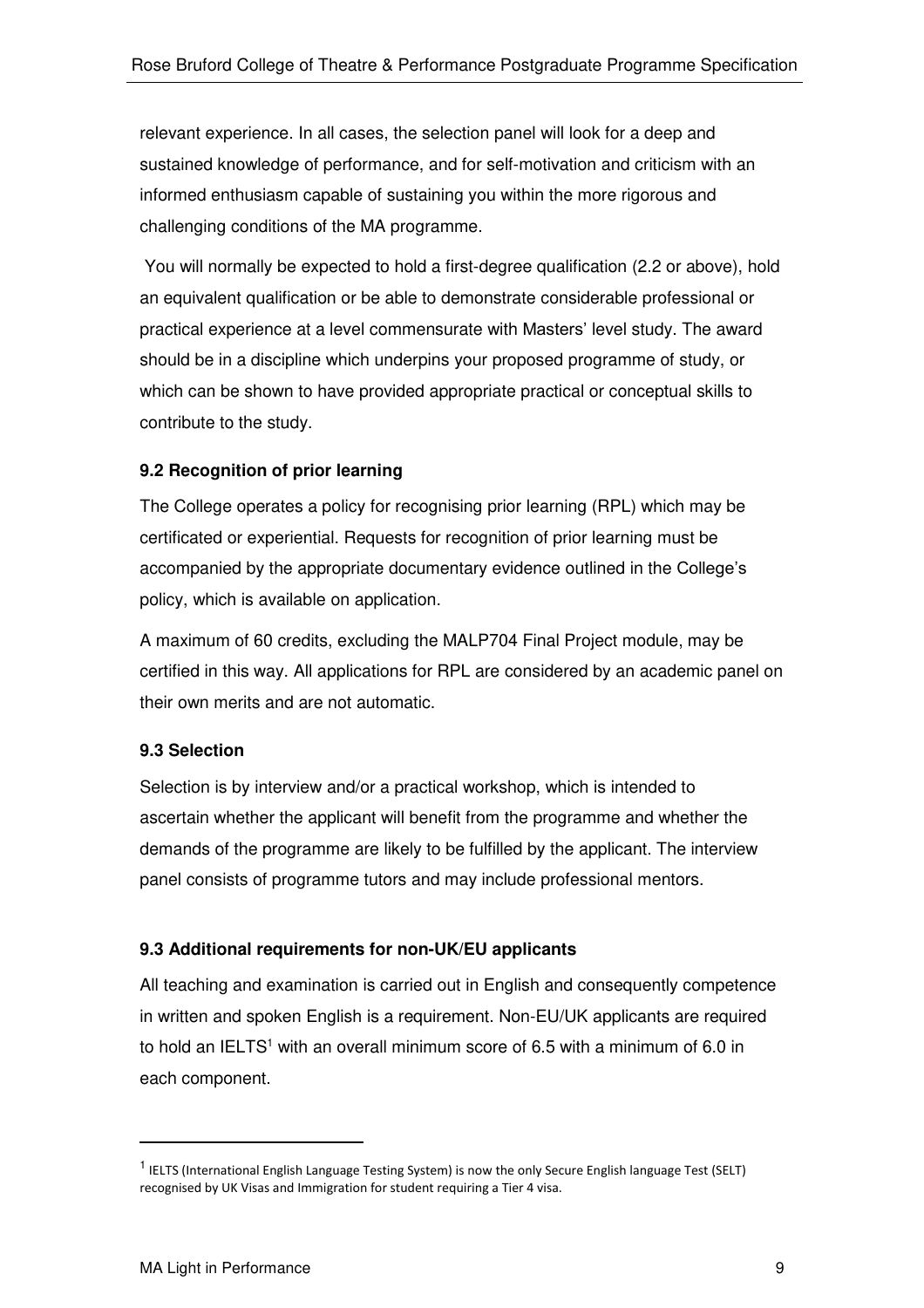To comply with UK immigration legislation, successful non-UK/EU candidates will be required to be in receipt of a Tier 4 visa, (or such documentation required by the UK Government in force at the time), before they can commence their studies.

## **10. Progression and Assessment Regulations**

#### **Progression**

You are registered at the College at the beginning of the academic year. This is followed by a period of induction where you are introduced to the academic community, the details of the programme, the College's facilities, and its links with the industry.

Attendance is compulsory for all classes, workshops and projects. During project and production periods the detailed schedule is designed to allow time for research and reflection.

You will have regular feedback sessions on all areas of the programme and you will be made aware, therefore, of your academic progress and personal development.

The **MA Light in Performance** comprises four taught modules (including one 60 credit module). Students completing the first three modules may be awarded a Postgraduate Diploma in **Light in Performance.** This is an exit award only.

## **Assessment Schedule**

Assessment takes place within or at the completion of each module. Once your work is marked, you are advised through tutorials with the tutor and/or Programme Director of the *indicative* grade. You cannot receive your final mark until completion of the degree and following confirmation of those marks by the relevant Examination Board.

#### **Marking Categories for the MA:**

| $70 - 100\%$ | <b>Distinction</b> |
|--------------|--------------------|
| $60 - 69%$   | Merit              |
| $50 - 59%$   | Pass               |
| $0 - 49%$    | Fail               |